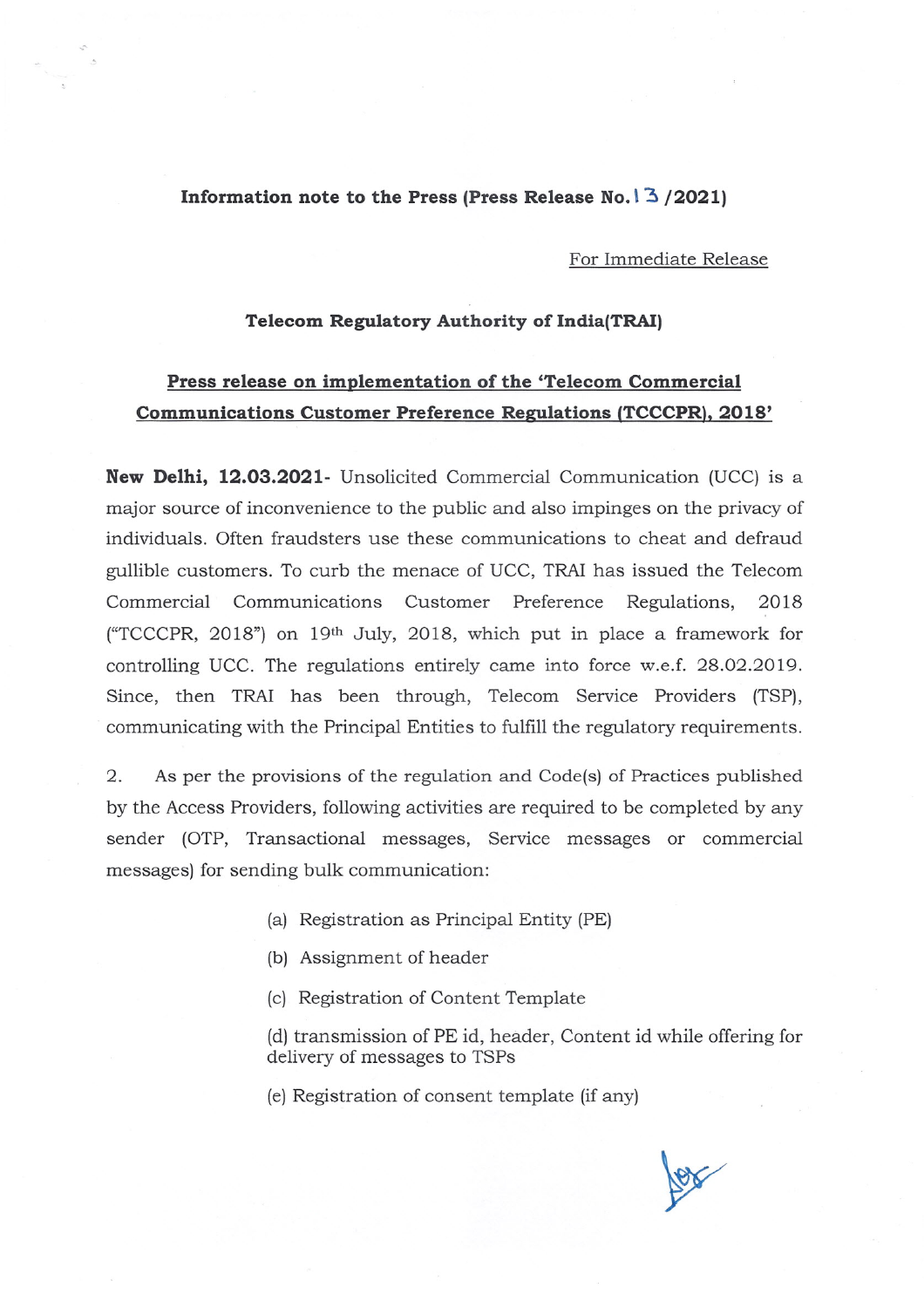## (f)Acquisition of consumer consent (if any)

3. These provisions enable enhanced control for the Principal Entities over their client data, which, if leaked, could also be misused by the fraudsters. The regulatory provisions not only help in preventing spam but also help in preventing fraudulent messages purporting to originate from banks, financial institutions or other trusted sources. It also helps the Principal Entities to enhance it reach by registering the consent of the customers.

4. Access Providers have published the regulatory requirements in the leading newspapers from time to time and also communicated to the Principal Entities, periodically. However, when SMS scrubbing was activated by the Access Providers w.e.f. 8th March, 2021, some failure of A2P SMS traffic was observed. It was observed that some of the principal entities have not fulfilled the requirements as envisaged TCCCPR, 2018, even after two years, despite being fully aware of the regulations and the consequences. In order to protect the interest of consumers, TRAI had to request TSPs to temporarily suspend the scrubbing of SMS for seven days to enable the principal entities to register the template of SMS so that no inconvenience is faced by the customers.

5. Hon 'ble High Court of Delhi vide order dated 3rd February, 2021 has directed TRAI for strict implementation of the provisions of the Telecom Commercial Communications Customer Preference Regulations, 2018 and other related regulations, issued from time to time, to curb the UCC and take action against the violators in accordance with the law.

6. Accordingly, it has been decided that those Principal Entities which do not comply with the regulatory requirements, will be notified by the Access Providers to comply with the regulatory requirements within 3 days time period failing which the names of defaulting entities would be displayed on the website. Even after this period, if they fail to fulfill the regulatory requirements, they would not be allowed to send bulk communication using telecom resources.